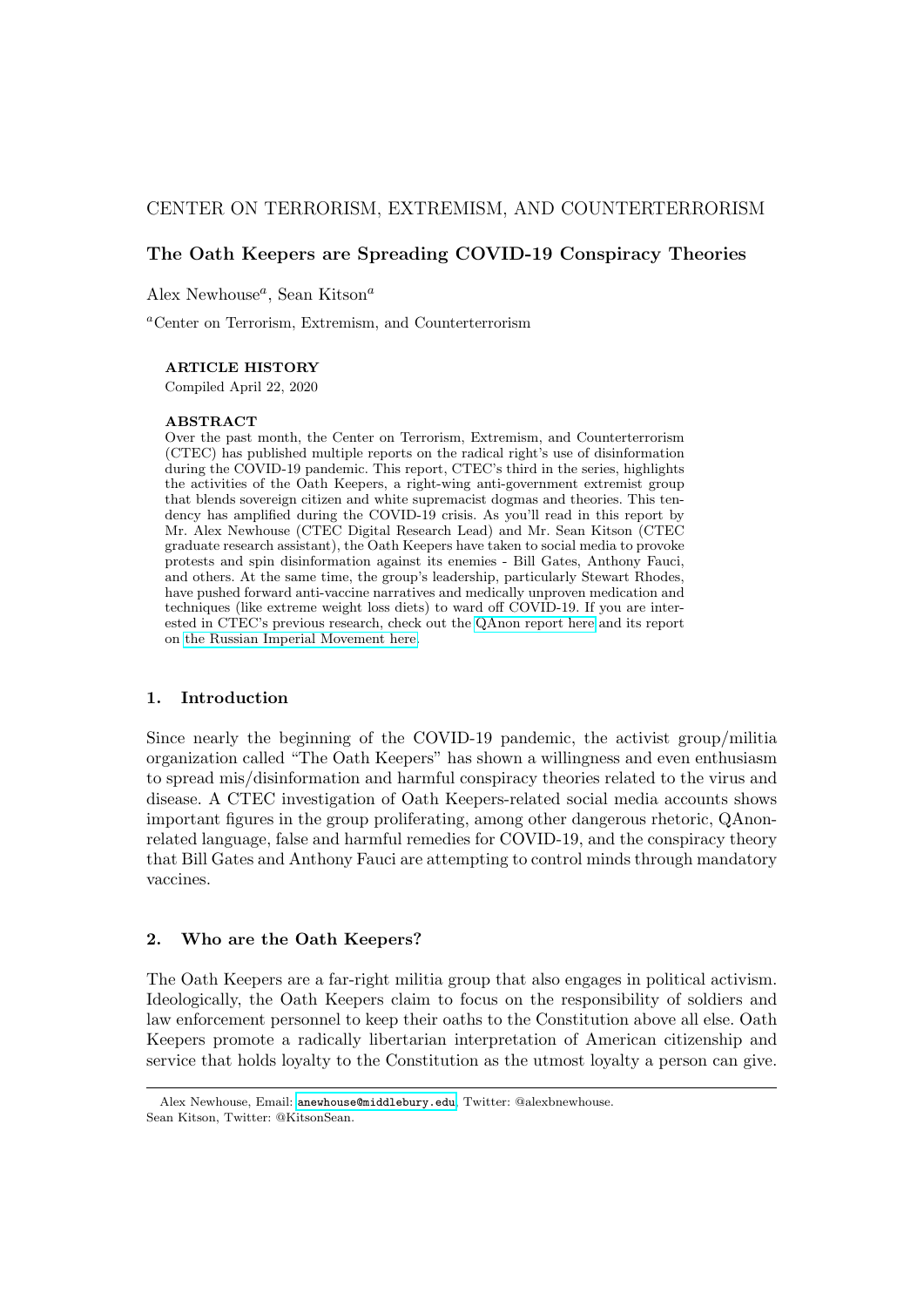In practice, the group is more akin to extreme sovereign citizen and other farright movements, with a penchant for associating from the highest levels with [racist](https://www.adl.org/resources/profiles/the-oath-keepers) [and anti-Semitic conspiracy theories.](https://www.adl.org/resources/profiles/the-oath-keepers) Oath Keepers have taken high-profile action by deploying as a (mostly) anti-Black Lives Matter vigilante enforcement group [during](https://www.bbc.com/news/world-us-canada-33867245) [the protests in Ferguson, MO.](https://www.bbc.com/news/world-us-canada-33867245)

#### 3. How are they talking about the coronavirus?

The Oath Keepers, in general, are not heavy Twitter users, but those that do post and reply on Twitter have shown an eagerness to engage in far-right conspiracism that has reached critical mass in the last two weeks. In this brief, we track several Oath Keepers-related Twitter accounts:

- Oathkeepers (the official account of the organization),
- RickFerran (Rick "The Tank Ferran, founder of Oath Keeper-related blog/store""Uncle Sam's Misguided Children"),
- RedPillRoadShow (David Kopacz, host of Oath Keepers TV show "Red Pill Road Show"),
- SirClopton (Troy Clopton, Oath Keepers member), and
- StewartRhodesOK (Stewart Rhodes, founder and leader of the Oath Keepers).

Among them, their most-used hashtags are not too surprising: a mix of mainstream conservative sentiment  $(\#2A \text{ and } \#WalkA$ way, for example) and some Oath Keepersrelated promotions (#winagun). They tend to use relatively innocuous hashtags in high volume. In this graph, the only hints at COVID-19 disinformation are "#hydroxychloroquine," the drug that has been touted by President Trump, without evidence, as a treatment for the disease. Unprescribed use of the drug (and the similar chloroquine) has increased and has been linked to [harmful side effects.](https://www.axios.com/chloroquine-coronavirus-death-09c91a91-4fe7-472c-9de9-79b890aa8fff.html)



Analysis of Top Hashtags Used by 5 Oath Keepers Twitter Accounts

However, there is also substantial evidence that Oath Keepers are attempting to find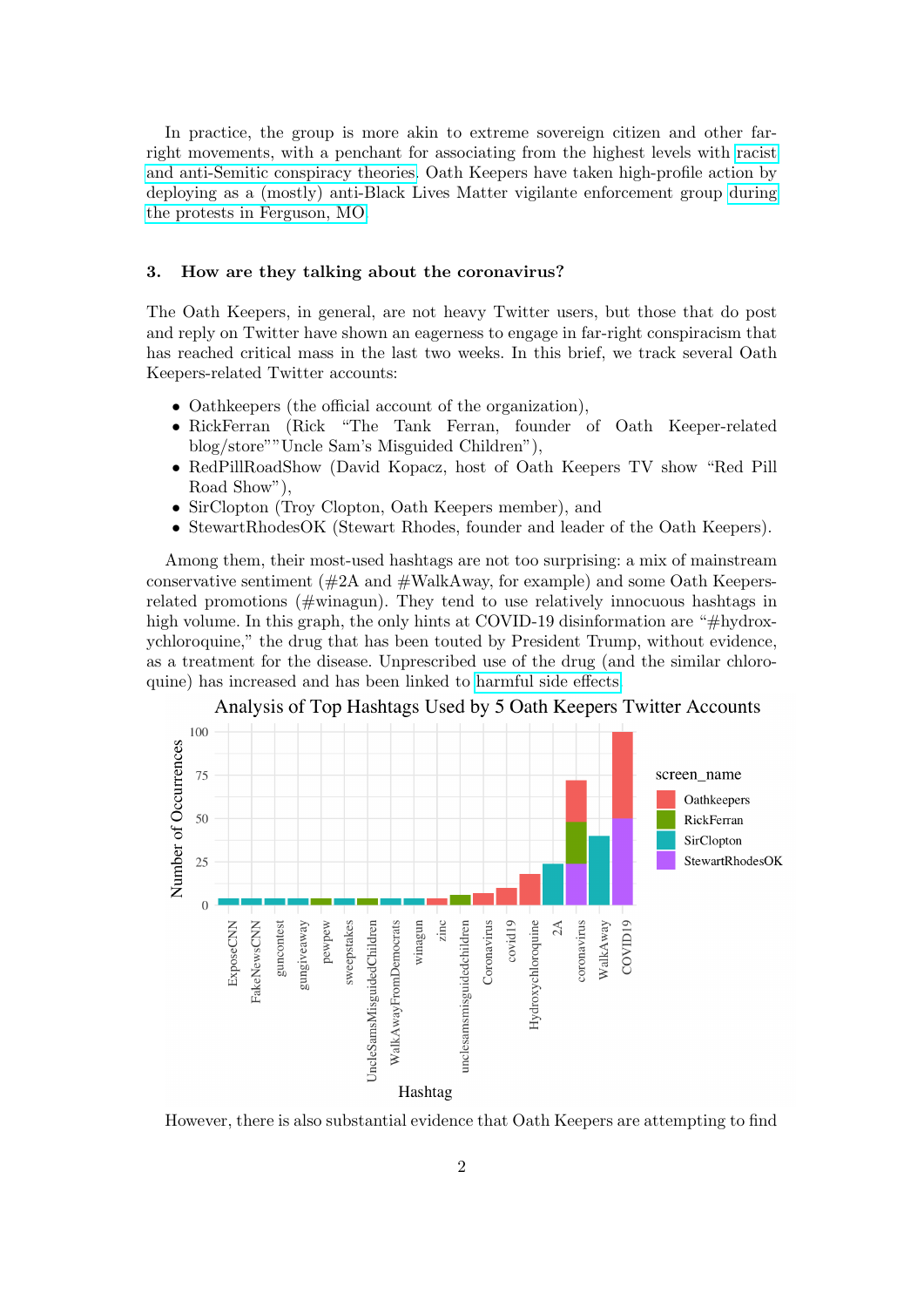a message to rally around with regards to the coronavirus. These users, including the official Oath Keepers account, have used many variations on hashtags that are linked to COVID-19 disinformation efforts. These include support for violent communities like QAnon and for movements targeting and demonizing Bill Gates and Anthony Fauci, claiming they are agents in a plot to control the population through mandatory vaccines.

| <b>Screen Name</b> | Tweet                                                                                                                                                                                                                                                                                             | <b>Created At</b>            |
|--------------------|---------------------------------------------------------------------------------------------------------------------------------------------------------------------------------------------------------------------------------------------------------------------------------------------------|------------------------------|
| Oathkeepers        | Standing ovation to @EssentialPeople for this! Well done! Just say "no" to Bill Gates & his forced vaccination, Digital ID, perpetual emergency, Big Brother future, #SayNoToBillGates<br>#SayNoToGatesVaccine #nonewnormal Please retweet far and wide, @StewartRhodesOK https://t.co/7FBoFe4K38 | $2020 - 04 - 18$<br>04:52:55 |
| Oathkeepers        | Standing ovation to @EssentialPeople for this! Well done! Just say "no" to Bill Gates & his forced vaccination, Digital ID, perpetual emergency, Big Brother future. #SayNoToBillGates<br>#SayNoToGatesVaccine Oh, and #FUCKBILLGATES @ @StewartRhodesOK https://t.co/JEWPYZCHI6                  | 2020-04-18<br>04:49:56       |
| Oathkeepers        | #WWG1WGA https://t.co/sdktbV6ipU                                                                                                                                                                                                                                                                  | 2020-04-18<br>04:15:01       |
| Oathkeepers        | Do you smell a rat yet? @StewartRhodesOK #VaccinateGates #VaccineAgenda #endthelockdown #DefundWHO #COVID19                                                                                                                                                                                       | 2020-04-16<br>10:22:03       |
| Oathkeepers        | @MrChris Sanders @Abrahamsson sv @kastorko1987 @moniqueguild @kuhn reinhard @BillGates @WHO https://t.co/yUER7EALiz                                                                                                                                                                               | 2020-04-15<br>13:00:56       |
| Oathkeepers        | @kastorko1987 @moniqueguild @kuhn_reinhard @BillGates @WHO Robert Kennedy Jr. said it best. Open your eyes. https://t.co/UYeKoaJHU8                                                                                                                                                               | 2020-04-15<br>13:00:06       |
| Oathkeepers        | @joely1234561 @Jeper912 @BillGates @WHO Damn right! Not going to take it. @StewartRhodesOK                                                                                                                                                                                                        | 2020-04-15<br>12:57:10       |
| Oathkeepers        | MORE PEDOGATE BOMBSHELLS CSPAN Accidentally Uploaded Long Lost Congressional Hearings On #DeepState's Child Sex & Blackmail Programs Including Teaching 9 Yr Olds To<br>Become Assassins & To Be Sex Slaves For Goverment Officials & NWO Elitists - HRC Involved https://t.co/hd2PxtustK         | 2020-04-15<br>09:32:05       |
| Oathkeepers        | #BILLGATES was born with a silver #NWO #NaZi #Eugenicist's spoon in his mouth Time to call for a #MandatoryShutDown of the #BillAndMelindaGatesFoundation Bill's been thrown<br>out of India--they caught on https://t.co/5FIz4Ole5D                                                              | 2020-04-14<br>01:03:08       |

## 4. Support for Reopen America Protests

The Oath Keeper accounts have also supported the anti-Shelter in Place protests that have arisen over the past week across the United States.

Governors have instituted these measures on advice from medical professionals and epidemiologists, who state that social distancing must be enforced in order to stop the spread of the virus. Some far-right organizations and communities have perceived this as inexcusable government overreach and have flouted the directives, congregating in public places and shutting down thoroughfares. Trump has inflamed the sentiment by calling to "liberate" states under shelter-in-place orders, even while there is mounting evidence that these protests [have led to spikes in infection.](https://www.newsweek.com/kentucky-reports-highest-coronavirus-infection-increase-after-week-protests-reopen-state-1498835)

| screen<br>Name | Tweet                                                                                                                                                                                                                                                                                                                             | created<br>At                   |
|----------------|-----------------------------------------------------------------------------------------------------------------------------------------------------------------------------------------------------------------------------------------------------------------------------------------------------------------------------------|---------------------------------|
| RickFerran     | LIBERATE MINNESOTA!                                                                                                                                                                                                                                                                                                               | 2020-04-<br>17<br>15:57:14      |
| RickFerran     | Chinese people have been eating weird shit, live rats, dogs, bats, and anything they can get their hands on and all of the sudden they are sick from a virus supposedly<br>connected to eating bats? Sounds sketchy when all of the sudden you don't hear about the HK protestors anymore.                                        | $2020 - 01 -$<br>25<br>14:48:52 |
| RickFerran     | @RadioFreeTom @redsteeze It's truly appalling the level of ignorance display in your comments. You want Americans to eat out of garbage trucks? You want our students<br>to be shot in the streets for protesting? So you want to give the government total control of our lives? Are you a fucking idiot? https://t.co/PpgPHyqZQ | $2020 - 01 -$<br>31<br>10:30:01 |
| Oathkeepers    | We see police in NC declaring that a protest against the shutdown is an unlawful assembly because protesting is now "non-essential." And police in MS shutting down<br>Easter services, declaring them "non-essential". The First Amendment says otherwise.                                                                       | 2020-04-<br>16<br>08:00:40      |
| RickFerran     | Fertilizing protesters refusing to move out of the public's way, what will they grow into? ● https://t.co/DH96BG6Xhn                                                                                                                                                                                                              | $2020 - 02 -$<br>23<br>03:46:48 |
| Oathkeepers    | @TruthRaiderHQ @raleighpolice & see the First Amendment to that Constitution. The right of the people to peaceably assemble and petition government for redress of<br>grievances -to protest- is a core right of political speech & assembly, protected by the First Amendment. It can't be wiped out by .gov decree.             | $2020 - 04 -$<br>16<br>16:11:39 |
| Oathkeepers    | public health & safety. They can't just ban all protests by declaring them non-essential activity. They have to find the least restrictive means while respecting the right of<br>the people to assemble, protest, free speech or worship.                                                                                        | 2020-04-<br>16<br>17:10:33      |
|                |                                                                                                                                                                                                                                                                                                                                   |                                 |